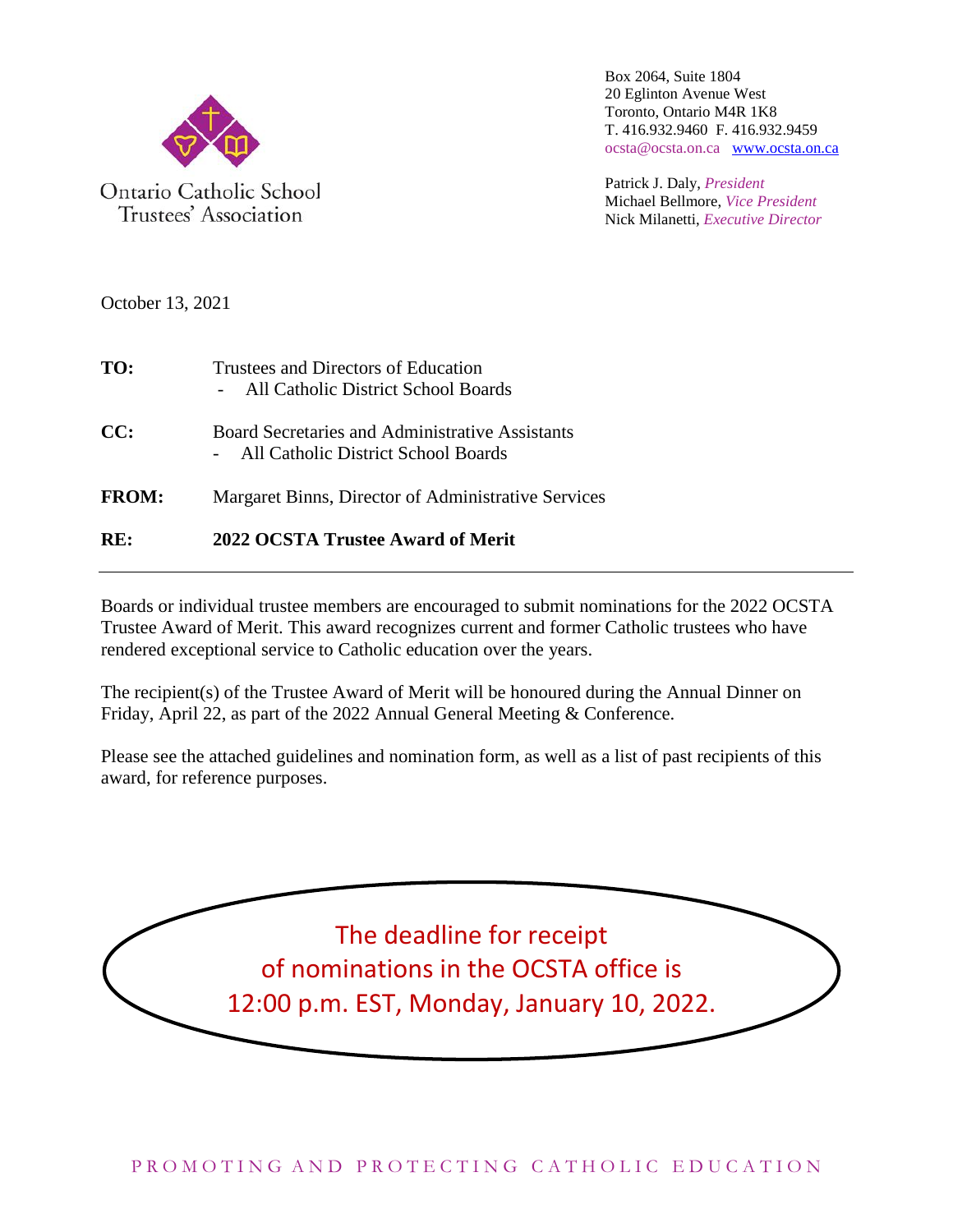## **OCSTA Trustee Award of Merit: Guidelines**

#### **NOMINATION ELIGIBILITY**

- Only current and former Ontario Catholic school trustees are eligible to receive this award.
- Nominations may be made by OCSTA member boards or individual trustees.
- A trustee may nominate another current or former trustee who is not from his or her own board.
- Current members of the OCSTA Board of Directors are not eligible to receive this award.

#### **EVALUATION CRITERIA**

This award is given to current and former trustees who have demonstrated one or more of the following three criteria, given a weighted value in points totalling 100:

- The nominee has made a significant contribution to the Catholic education community while serving as a Catholic trustee. (50 points)
- The nominee has strong Catholic leadership qualities and gives witness to their faith commitment. (30 points)
- The nominee has served as a Catholic trustee for a significant period of time. Although this award is not a reward for long-term service, length of service will be taken into account. (20 points)

#### **PROCESS**

- Up to three awards may be presented in any given year.
- All nominations will be reviewed, and the winner selected at the February Board of Directors' meeting.
- For information purposes, a list of past winners will be provided to the OCSTA Board of Directors (included in this package).
- The presentation of the Award will take place at OCSTA's Annual General Meeting  $\&$ Conference.
- OCSTA will reimburse each award recipient, plus one guest, for reasonable combined travel expenses up to \$1,000 and one hotel night to attend the Awards Ceremony and Annual Dinner at the Annual General Meeting & Conference. In lieu of travel, an option for videoconferencing or taped message may be provided.

#### **NOMINATION FORMAT**

- Nominations must be submitted using the forms below and preceded by the Nomination Cover Sheet.
- The response in support of the nominee for each of the three criteria must **not** exceed 400 words. Only information within the prescribed length will be considered.
- Within the prescribed length, please provide sufficient information about the nominee to permit the Board of Directors to make an informed choice.
- Submissions must be clearly legible.

### **SUBMISSION METHOD AND DEADLINE**

- Nominations may be submitted by email to Marie Palombi at [mpalombi@ocsta.on.ca.](mailto:mpalombi@ocsta.on.ca)
- The deadline for the receipt of nominations in the provincial office is **12:00 p.m. EST, Monday, January 10, 2022**. The deadline is firm and will not be extended.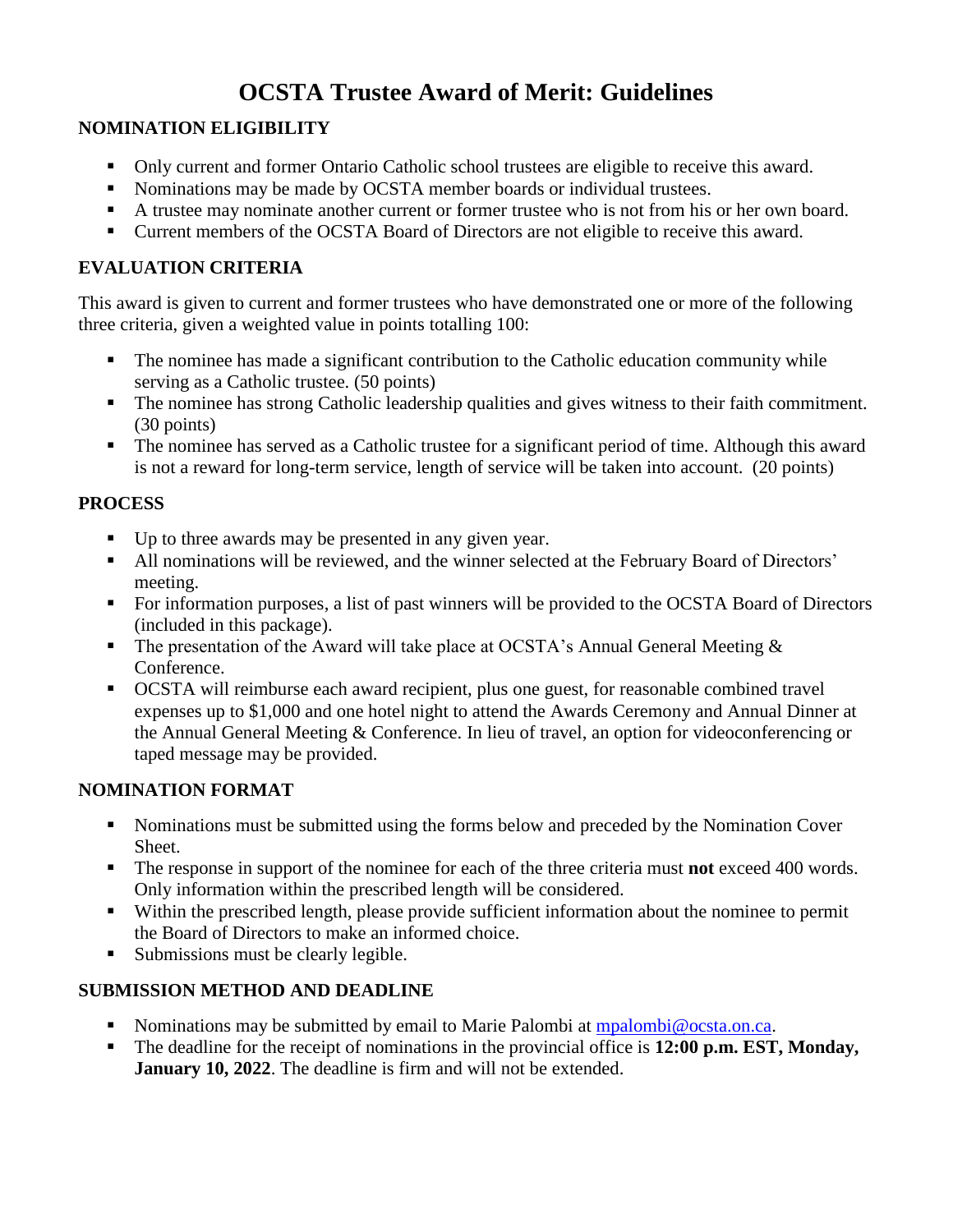*"To their Catholic school trustees, families entrust hundreds of thousands of human lives with the capability, the possibility, and finally the promise of achieving human greatness. It is these small, fragile and ultimately marvellous lives that you as a trustee are called to serve."*

*BECOMING A CATHOLIC SCHOOL TRUSTEE (OCSTA PUBLICATION)*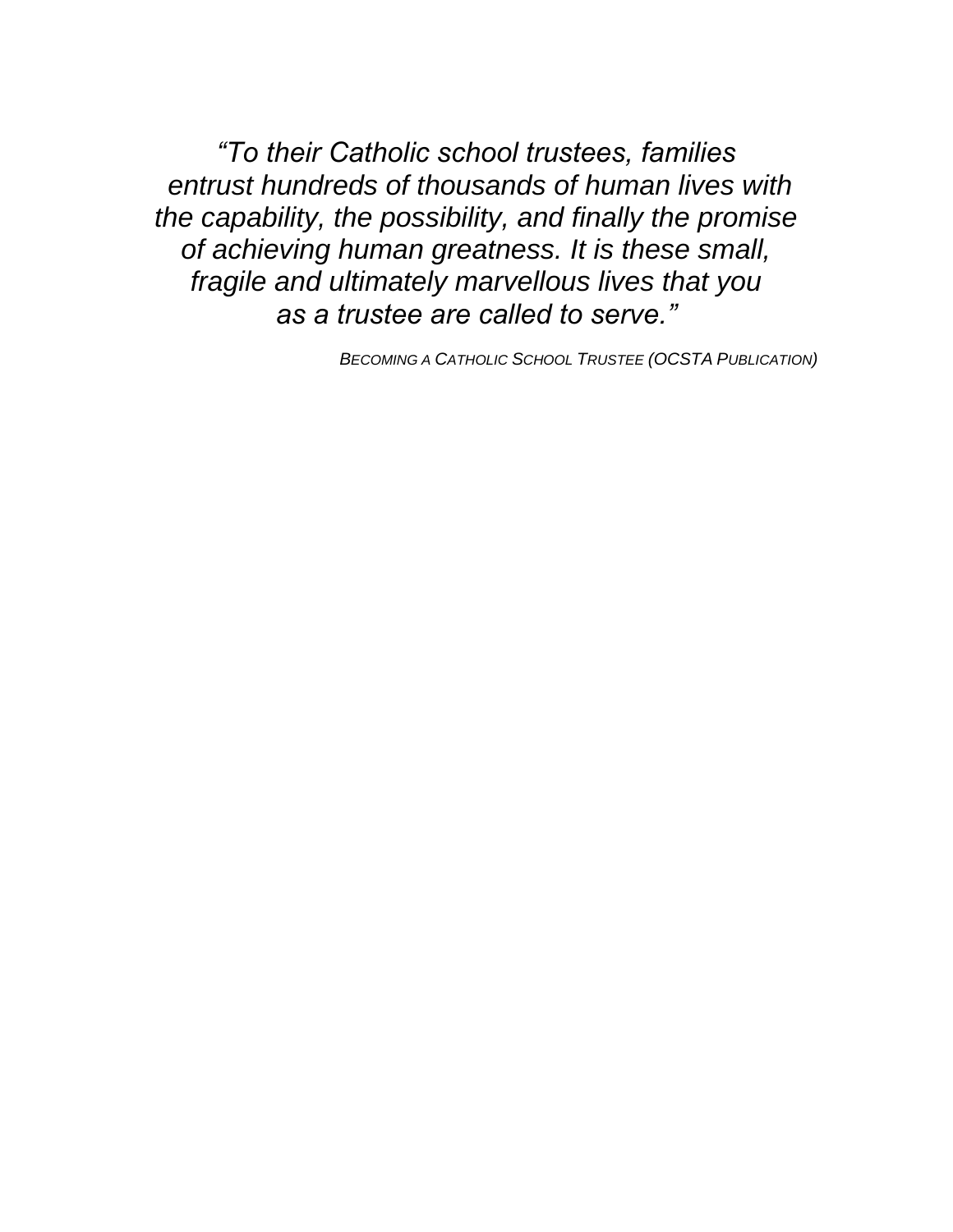# **Nomination Cover Sheet OCSTA Trustee Award of Merit**

| Name of Nominee:       |  |
|------------------------|--|
| Nominated by:          |  |
| Board:                 |  |
| <b>Contact Person:</b> |  |
| Telephone #:           |  |
| Email:                 |  |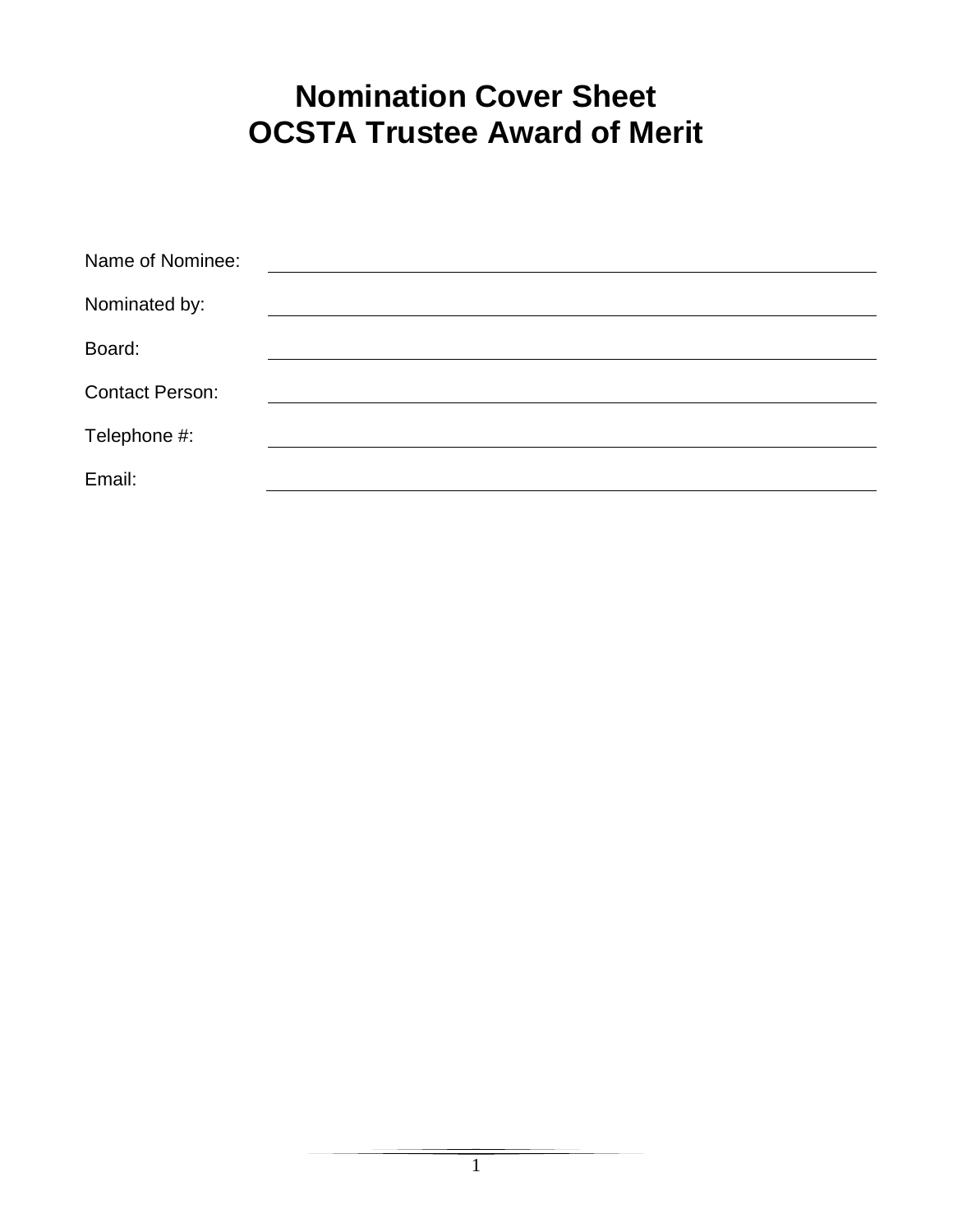Please provide details of the nominee's contributions to the Catholic education community that, in your opinion, exceed the community's expectations of a Catholic trustee. (50 points)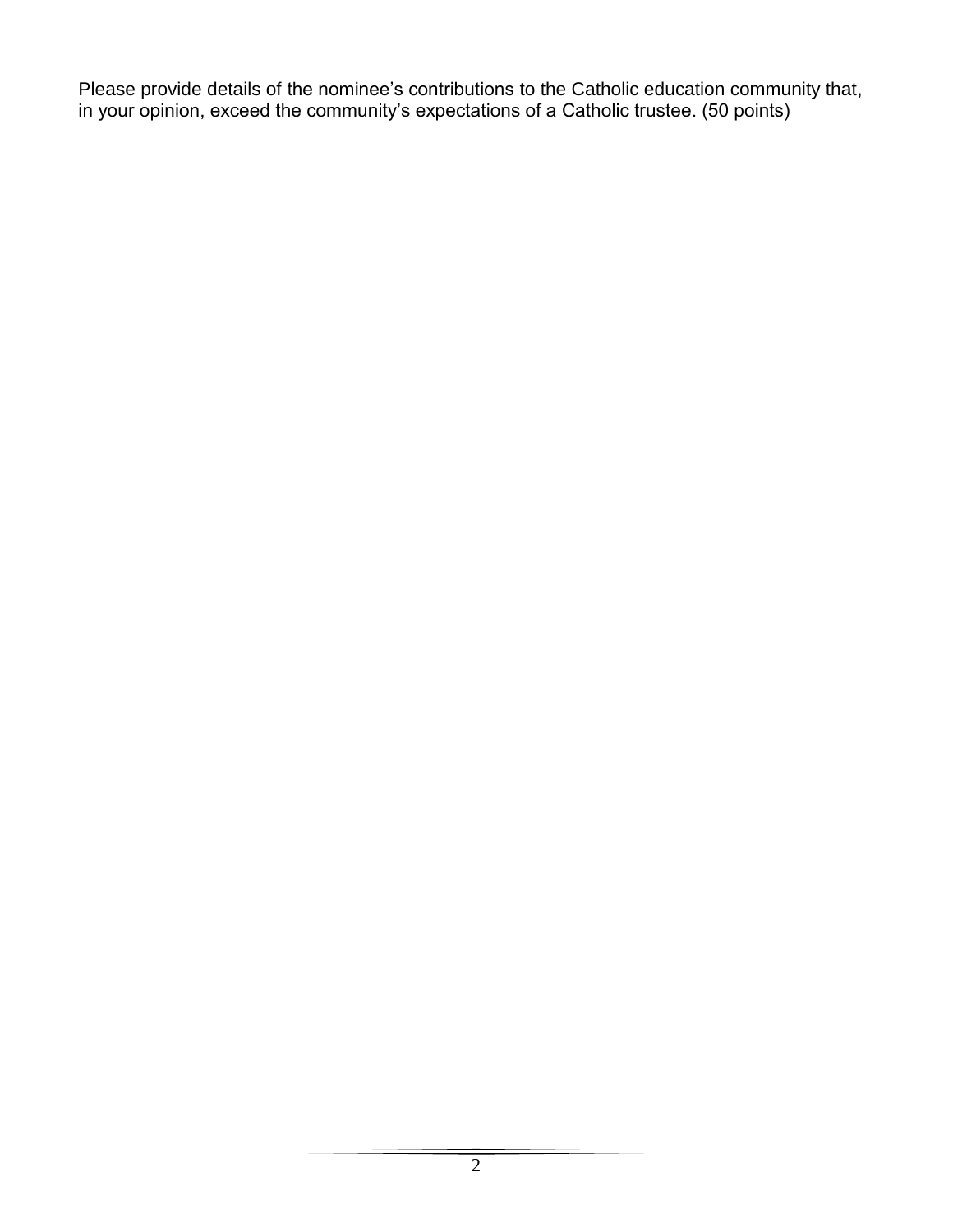Please provide details of how this nominee's strong Catholic leadership qualities exemplify their faith commitment. (30 points)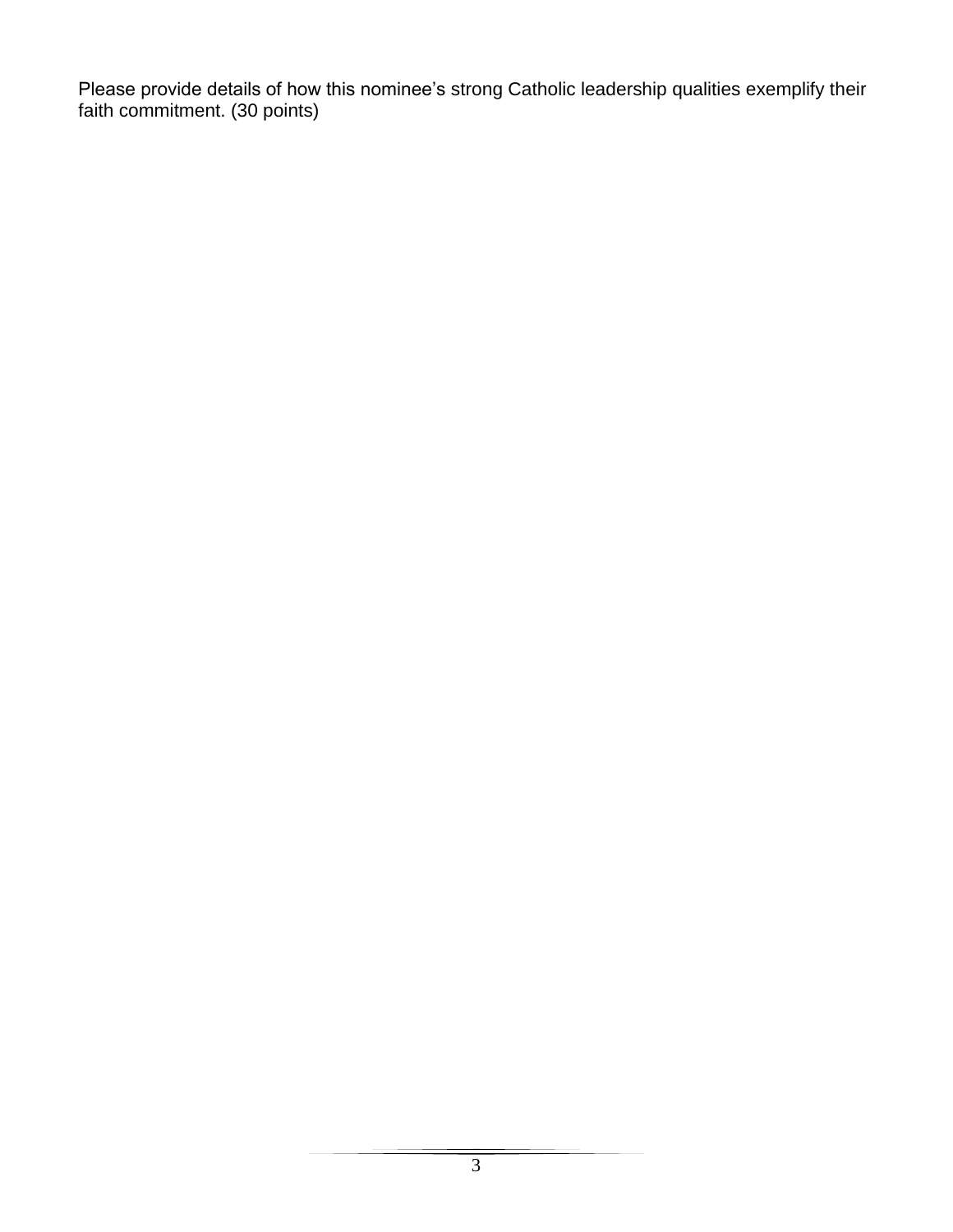The term of service will be taken into consideration. How long has the nominee served as a trustee? What positions have they held? (20 points)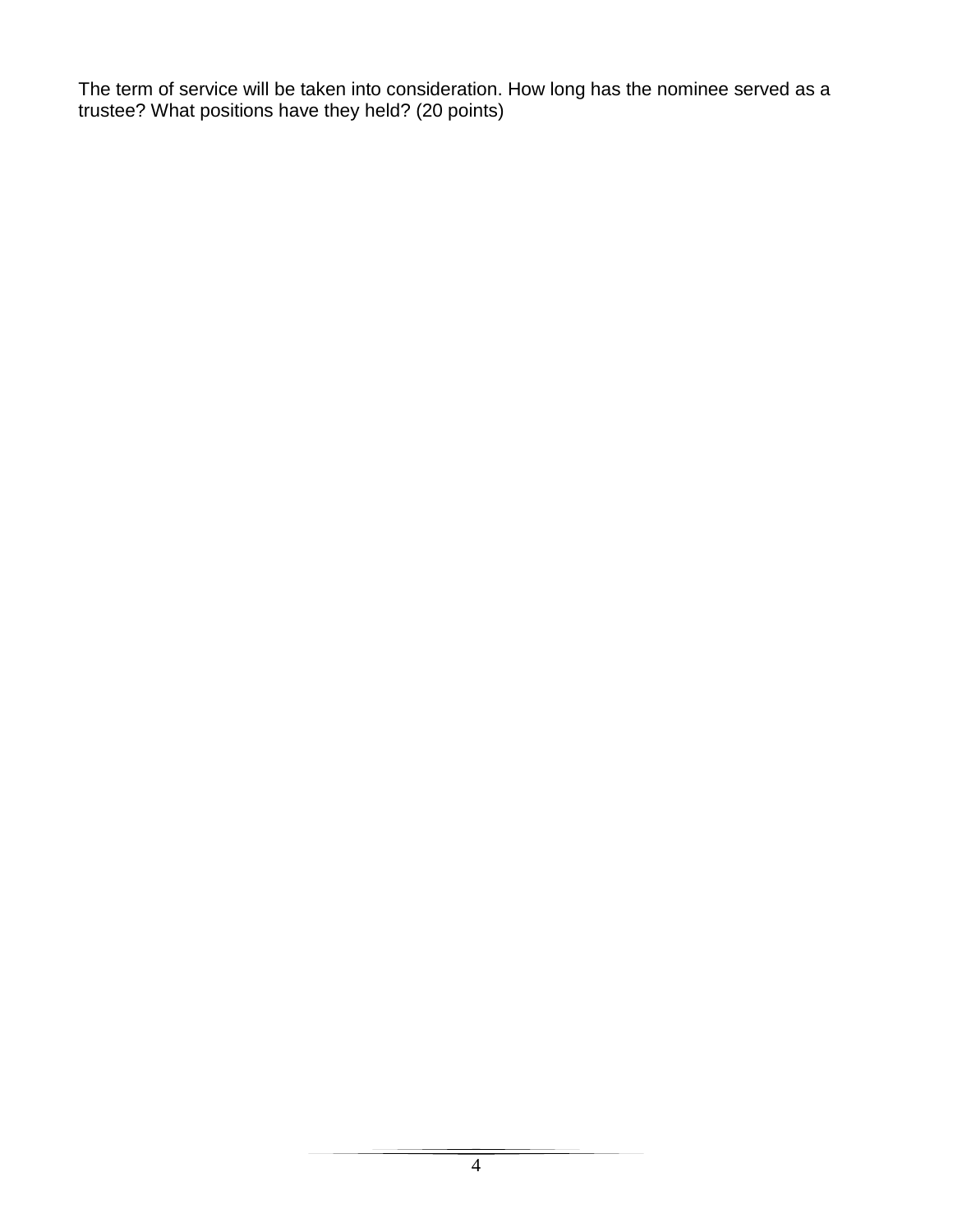

## **OCSTA Award of Merit Recipients Since 1974 to Present**

| <b>YEAR</b> | <b>RECIPIENT</b>                                                                                        |
|-------------|---------------------------------------------------------------------------------------------------------|
| 2021        | Bruno Iannicca, Trustee, Dufferin-Peel CDSB                                                             |
| 2020        | Bob Schreader, Vice-Chair, Renfrew County CDSB                                                          |
| 2019        | Vikki Dupuis, Trustee, Wellington CDSB<br>Anne-Marie Fitzgerald, Northwest CDSB                         |
| 2018        | John Curry, Trustee, Ottawa CSB                                                                         |
| 2017        | Andy Bray, Vice Chair, Renfrew County CSB                                                               |
| 2016        | Norm Bethune, Vice Chair, Bruce-Grey CDSB                                                               |
| 2015        | Wilf Garrah, Former Trustee, Algonquin & Lakeshore CDSB                                                 |
| 2014        | John Grisé, Former Trustee, Simcoe-Muskoka CDSB                                                         |
| 2013        | Gerald Beerkens, Huron-Superior CDSB<br>Betty-Ann Kealey, Ottawa CSB                                    |
| 2012        | Mike Favreau, Kenora CDSB                                                                               |
| 2011        | Bernard Murray, Huron-Perth CDSB                                                                        |
| 2010        | Ronald Eamer, CDSB of Eastern Ontario<br>Alice Anne LeMay, Halton CDSB                                  |
| 2009        | Kathy Ablett, Ottawa CSB                                                                                |
| 2008        | Ron Marcy, Huron-Perth CDSB<br>Ken Adamson, Dufferin-Peel CDSB<br>Donald Clune, Toronto CDSB            |
| 2007        | Louise Ervin, Waterloo CDSB                                                                             |
| 2006        | Joe Corey, Durham CDSB<br><b>Barbara McCool, Nipissing Parry Sound CDSB</b><br>Ed McMahon, Toronto CDSB |
| 2005        | Philip Colosimo, Thunder Bay CDSB<br>Regis O'Connor, Huron Superior CDSB<br>Ed Viana, Halton CDSB       |
| 2004        | Patrick Daly, Hamilton-Wentworth CDSB                                                                   |
| 2003        | Dave McCann, Kenora CDSB                                                                                |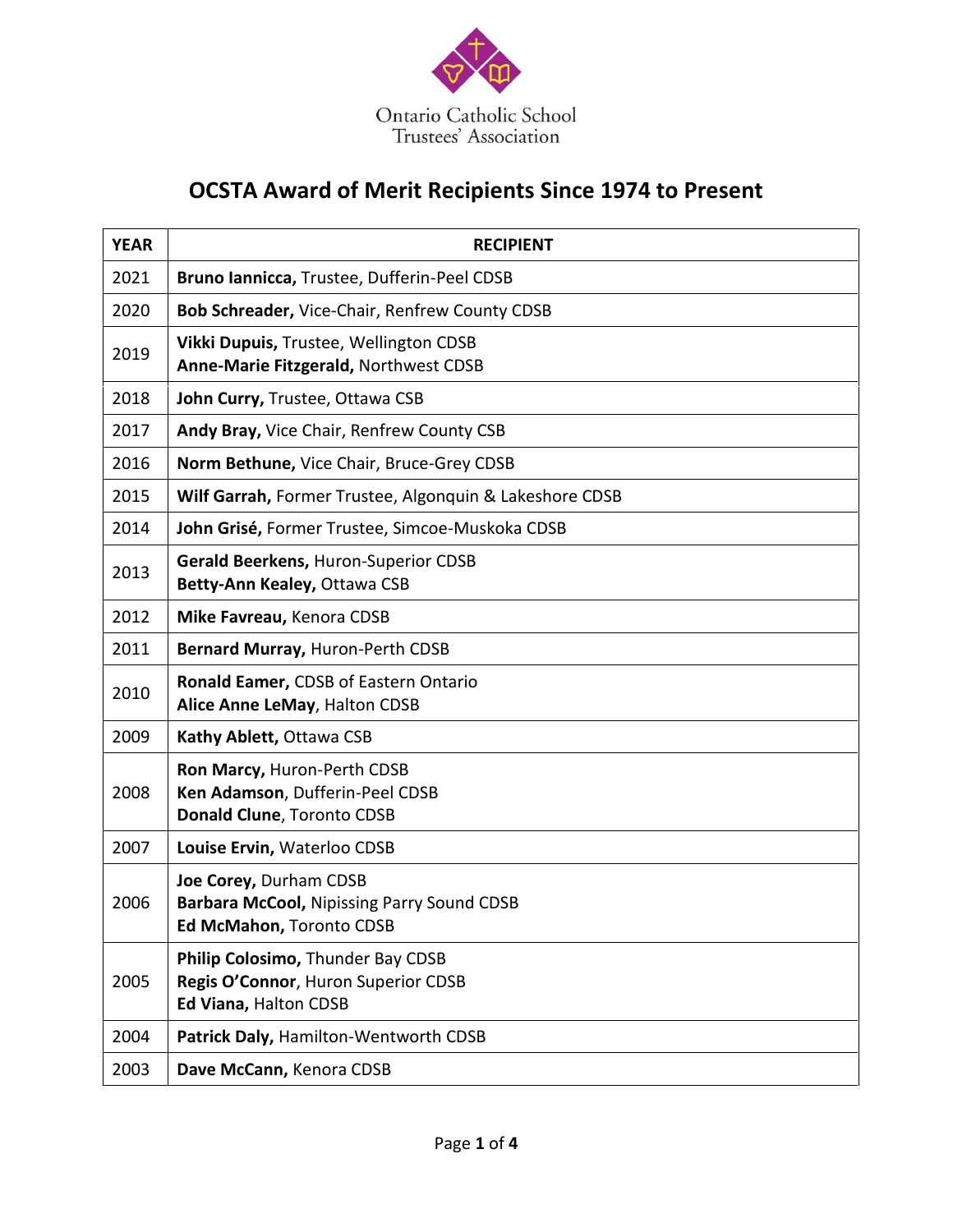| 2002 | Donald Sunstrum, Huron-Superior CDSB                                                                                                                                                       |
|------|--------------------------------------------------------------------------------------------------------------------------------------------------------------------------------------------|
| 2001 | Patrick Meany, Dufferin-Peel CDSB                                                                                                                                                          |
| 2000 | A. J. M. (Art) Lamarche, Ottawa-Carleton CDSB                                                                                                                                              |
| 1999 | Robert Hubbard, St. Clair CDSB<br>Joseph Kraemer, London DSCB                                                                                                                              |
| 1998 | Jacqueline Legendre-McGuinty, Ottawa-Carleton RCSS Board<br>Tina Rotondi-Molinari, York Region County RCSS Board<br>Donald Schrenk, Halton County RCSS Board                               |
| 1997 | Mary Hendriks, Lincoln County RCSS Board<br>Rev. Tom Day, Metropolitan Separate School Board                                                                                               |
| 1996 | Monsignor Edward Boehler, Metropolitan Separate School Board<br>Michael Kelly, Ottawa RCSS Board<br>Ray Voll, Waterloo Region RCSS Board                                                   |
| 1995 | Fr. Carl J. Matthews, Metropolitan Separate School Board<br>John Shrader, London & Middlesex County RCSS Board                                                                             |
| 1994 | James V. Sherlock, Halton County RCSS Board<br>Mary O. O'Connor, Kirkland Lake-Timiskaming District RCSS Board<br>Roberta B. Anderson, Ottawa RCSS Board                                   |
| 1993 | Jim Carpenter, London & Middlesex County RCSS Board<br>Robert Flanagan, Welland County RCSS Board<br>Paul Duggan, Metropolitan Separate School Board                                       |
| 1992 | Dr. Angelo Albanese, Welland County RCSS Board<br>Robert O'Brien, Halton County RCSS Board<br>Charles (Chuck) Yates, Waterloo Region RCSS Board                                            |
| 1991 | Joseph H. Duffey, Frontenac-Lennox & Addington County RCSS Board<br>Bertram R. Garrett, Frontenac-Lennox & Addington County RCSS Board<br>William J. Hillyer, Bruce-Grey County RCSS Board |
| 1990 | Robert Hall, Dufferin-Peel County RCSS Board<br>Lillian O'Connor, Hastings-Prince Edward County RCSS Board<br>Ferbie St. Cyr, Kirkland Lake & Timiskaming District RCSS Board              |
| 1989 | Martha Joyce, London-Middlesex County RCSS Board<br>Angus MacLellan, Dryden District RCSS Board                                                                                            |
| 1988 | Kathleen Nolan, Hamilton-Wentworth County RCSS Board<br>Cecil Poirier, Kenora District RCSS Board                                                                                          |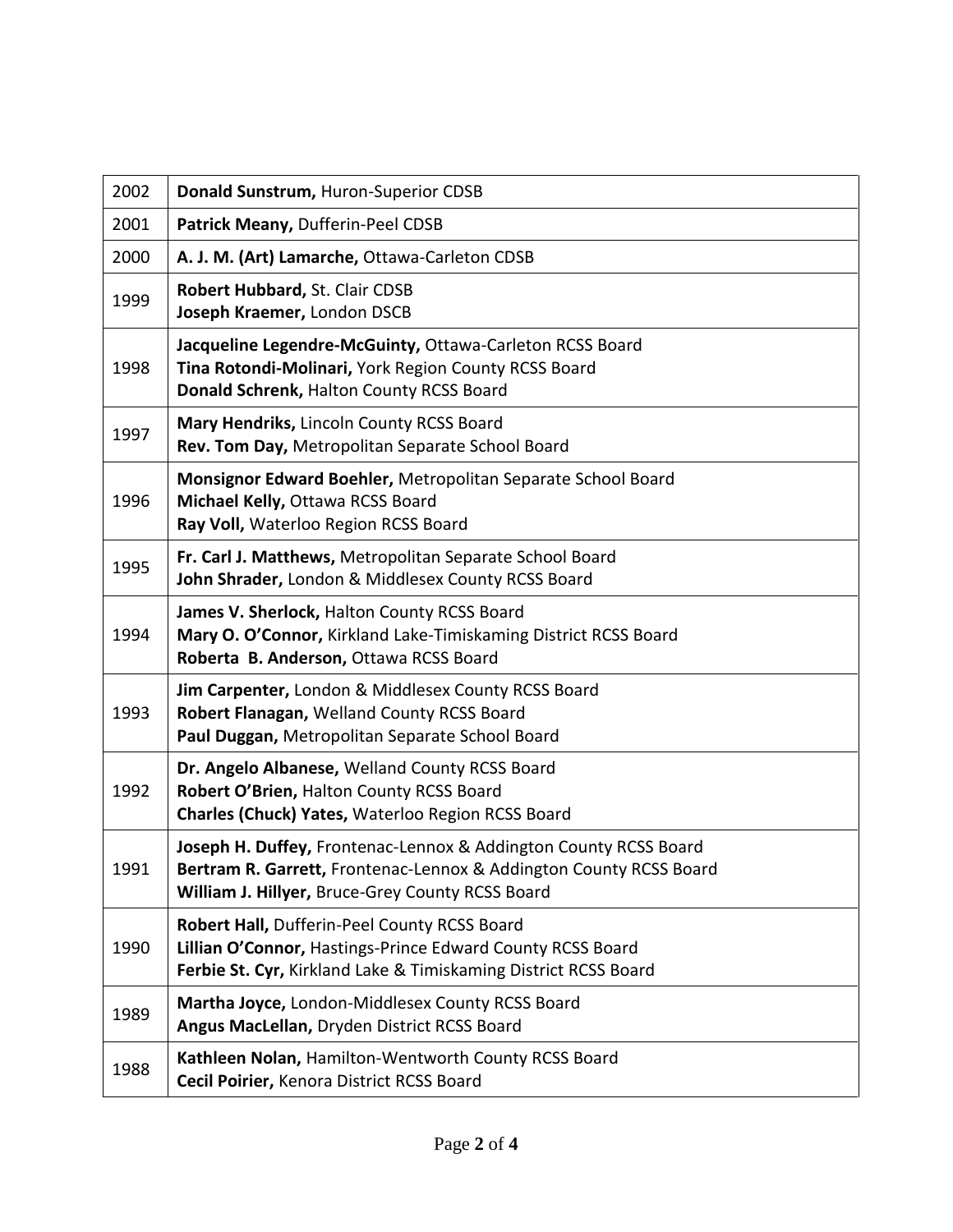|      | William Winters, Renfrew County RCSS Board                                                                                                                                                                                                                                                                                                                                           |
|------|--------------------------------------------------------------------------------------------------------------------------------------------------------------------------------------------------------------------------------------------------------------------------------------------------------------------------------------------------------------------------------------|
| 1987 | Gerry Meehan, Dufferin-Peel RCSS Board                                                                                                                                                                                                                                                                                                                                               |
| 1986 | Rev. Raymond Durocher, O.M.I., Metropolitan Separate School Board<br>Frank Furlong, Waterloo Region RCSS Board<br>John Hourigan, Wellington County RCSS Board<br>James Jordan, Lanark, Leeds & Grenville County RCSS Board<br>Dr. N. A. Mancini, Hamilton-Wentworth County RCSS Board<br>B. E. Nelligan, Metropolitan Separate School Board<br>Pat Whelan, Lincoln County RCSS Board |
| 1985 | Betty Biss, Dufferin-Peel RCSS Board<br>Rev. Patrick H. Fogarty, Metropolitan Separate School Board<br>T. T. Joyce, York Region County RCSS Board<br>Phil McAllister, Metropolitan Separate School Board<br>Chris Asseff, Lakehead District RCSS Board                                                                                                                               |
| 1984 | Gerald E. Dwyer, Windsor-Essex County RCSS Board<br>Frank E. Shine, Durham Region RCSS Board<br>Archbishop J.L. Wilhelm, Frontenac-Lennox & Addington County RCSS Board<br>Archbishop Philip F. Pocock, Metropolitan Separate School Board                                                                                                                                           |
| 1983 | Lorne Charbonneau, Kirkland Lake & Timiskaming District RCSS Board<br>A.F. (Al) Dunn, Elgin County RCSS Board<br>C.F. Gilhooly, Ottawa RCSS Board<br>Carl Mundy, Lambton County RCSS Board                                                                                                                                                                                           |
| 1982 | Sr. Emeline Forbes, Windsor-Essex County RCSS Board<br>Rev. Ken A. Burns, Welland County RCSS Board<br>Mary Cowley, Lambton County RCSS Board<br>Joseph Hugel, Dufferin-Peel RCSS Board<br>Monsignor Percy Johnson, Metropolitan Separate School Board<br>Rev. Cornelius Siegfried, Waterloo Region RCSS Board<br>Les Silaj, North Shore District RCSS Board                         |
| 1981 | Aime Arvisais, Ottawa RCSS Board<br>John Trepanier, Brant, Haldimand & Norfolk County RCSS Board<br>Janis Bunkis, North of Superior District RCSS Board<br>Rev. L.P. Casartelli, Hastings-Prince Edward County RCSS Board<br>Dr. Joseph W. Fyfe, Sudbury District RCSS Board<br>Albert (Al) Klein, Q.C., Nipissing District RCSS Board                                               |
| 1980 | Almon Doolan, Frontenac-Lennox & Addington County RCSS Board<br>John Pearson, Lincoln County RCSS Board                                                                                                                                                                                                                                                                              |